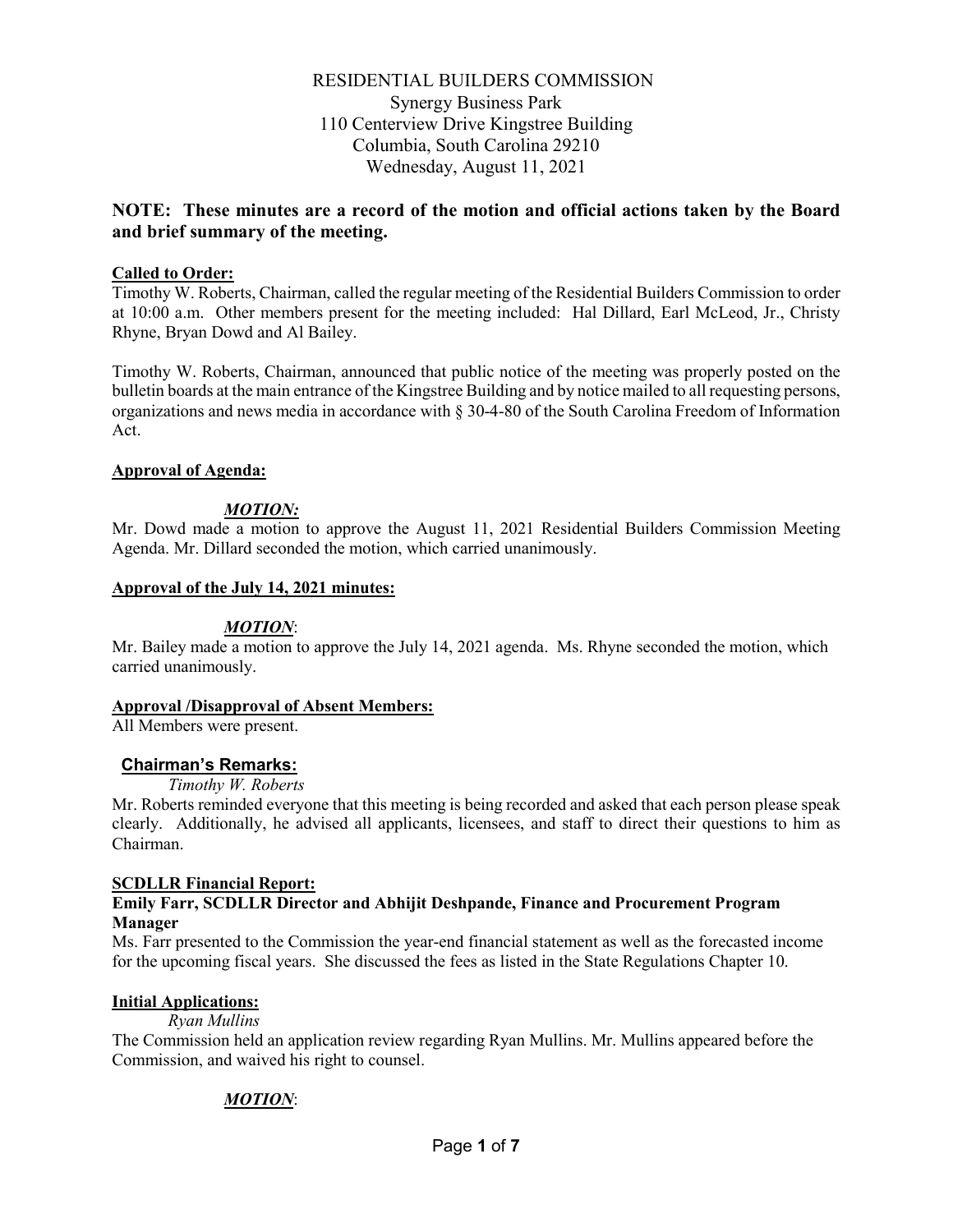Mr. McLeod made a motion to allow Mr. Mullins to sit for the exam. Mr. Dillard seconded the motion, which did not carry unanimously. Mr. Dowd and Mr. Bailey opposed.

### *Juan Gamez-Martinez*

The Commission held an application review regarding Juan Gamez-Martinez. Mr. Gamez-Martinez appeared before the Commission and waived his right to counsel.

# *MOTION*:

Mr. Bailey made a motion to deny Mr. Gamez-Martinez at this time due to lack of experience. Mr. Dillard seconded the motion, which carried unanimously.

### *William Robertson*

The Commission held an application review regarding William Robertson. Mr. Robertson appeared before the Commission and waived his right to counsel.

# *MOTION*:

Mr. Dillard made a motion to allow Mr. Robertson to sit for the exam. Ms. Rhyne seconded the motion, which carried unanimously.

### *Franklin Mazola Jr.*

The Commission held an application review regarding Franklin Mazola Jr. Mr. Mazola appeared before the Commission and waived his right to counsel.

# *MOTION*:

Mr. Bailey made a motion to allow Mr. Mazola to sit for the exam. Ms. Rhyne seconded the motion, which carried unanimously.

### *George Justo*

The Commission held an application review regarding George Justo. Mr. Justo appeared before the Commission and waived his right to counsel. He presented multiple witnesses: Mr. David Medley; Robert Goings; Steve Apple-Wright; and Christian Basil.

### *MOTION*:

Mr. McLeod made a motion to allow Mr. Justo to sit for the exam. Mr. Bailey seconded the motion, which carried unanimously.

### *Christopher Bagwell*

The Commission held an application review regarding Christopher Bagwell. Mr. Bagwell appeared before the Commission and waived his right to counsel.

# *MOTION*:

Mr. Dillard made a motion to allow Mr. Bagwell to sit for the exam. Mr. Dowd seconded the motion, which carried unanimously.

# *Jeffrey Waddell*

The Commission held an application review regarding Jeffrey Waddell. Mr. Waddell appeared before the Commission and waived his right to counsel.

# *MOTION*:

Mr. Bailey made a motion to allow Mr. Waddell to sit for the exam. Mr. McLeod seconded the motion, which carried unanimously.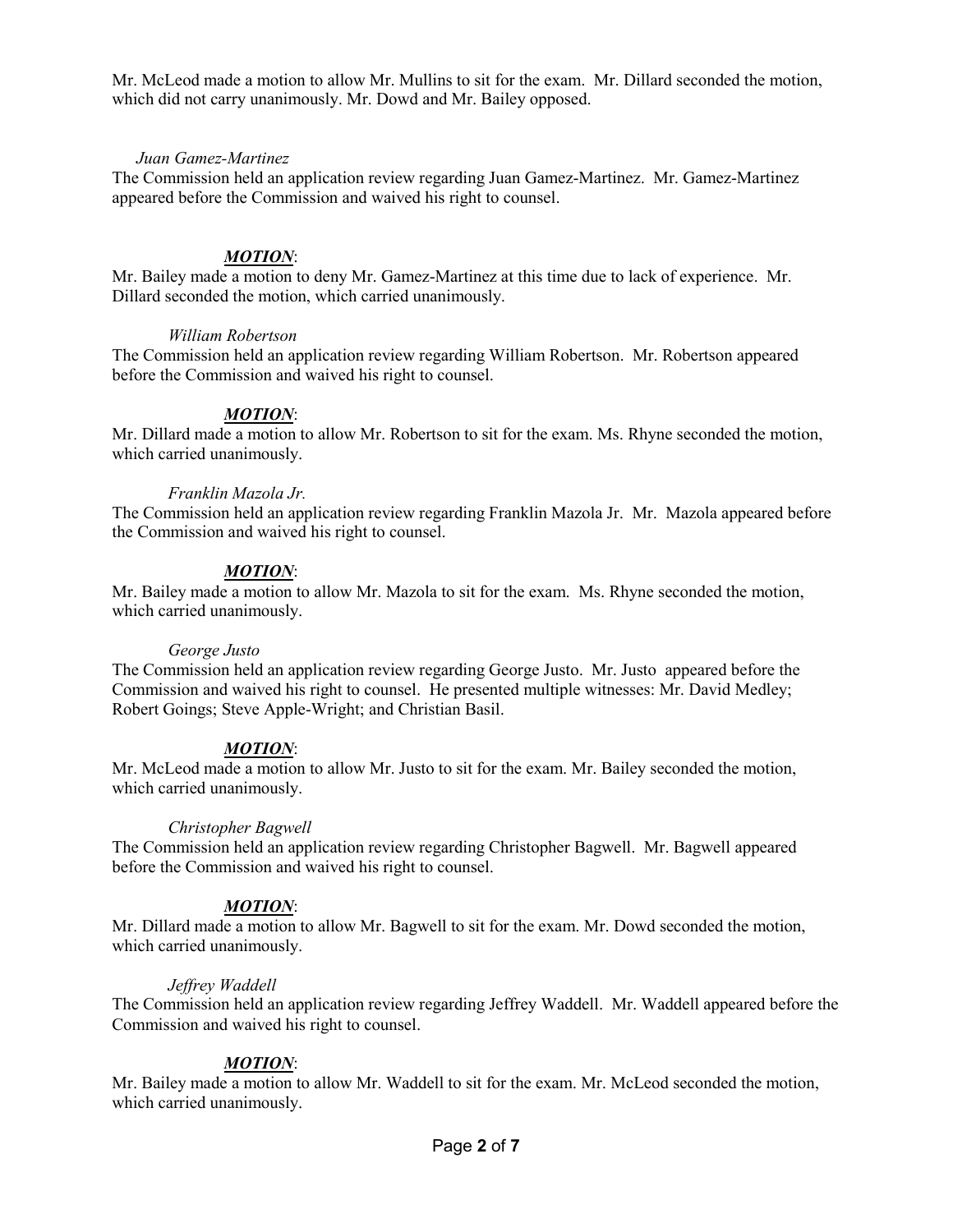### *Charles Coleman Jr.*

The Commission held an application review regarding Mr. Charles Coleman Jr. Mr. Coleman appeared before the Commission and waived his right to counsel.

### *MOTION*:

Mr. Dillard made a motion to allow Mr. Coleman to sit for the exam. Ms. Rhyne seconded the motion, which carried unanimously.

### *Mark Couture*

The Commission held an application review regarding Mr. Mark Couture. Mr. Couture appeared before the Commission and waived his right to counsel.

# *MOTION*:

Mr. McLeod made a motion to allow Mr. Couture to sit for the exam. Ms. Rhyne seconded the motion, which carried unanimously.

### *Harold Lindeen*

The Commission held an application review regarding Mr. Harold Lindeen. Mr. Lindeen appeared before the Commission and waived his right to counsel.

### *MOTION*:

Ms. Rhyne made a motion to sit for the exam. Mr. Bailey seconded the motion, which carried unanimously.

# *David Lee McDonald*

The Commission held an application review regarding Mr. David Lee McDonald. Mr. McDonald appeared before the Commission and waived his right to counsel.

# *MOTION*:

Ms. Rhyne made a motion to allow Mr. McDonald to sit for the exam. Mr. Bailey seconded the motion, which carried unanimously.

### *Glenn Ingram Jr.*

The Commission held an application review regarding Mr. Glenn Ingram Jr. Mr. Ingram appeared before the Commission and waived his right to counsel.

# *MOTION*:

Mr. McLeod made a motion to allow Mr. Ingram to sit for the exam. Mr. Dillard seconded the motion, which did not carry unanimously. Mr. Bailey opposed. '

### *David Chad Broome*

The Commission held an application review regarding Mr. David Chad Broome. Mr. Broome appeared before the Commission and waived his right to counsel. He presented a witness Mr. Randal Rainey.

### *MOTION*:

Mr. McLeod made a motion to allow Mr. Broome to sit for the exam. Mr. Bailey seconded the motion, which carried unanimously.

### *Sidney Jones*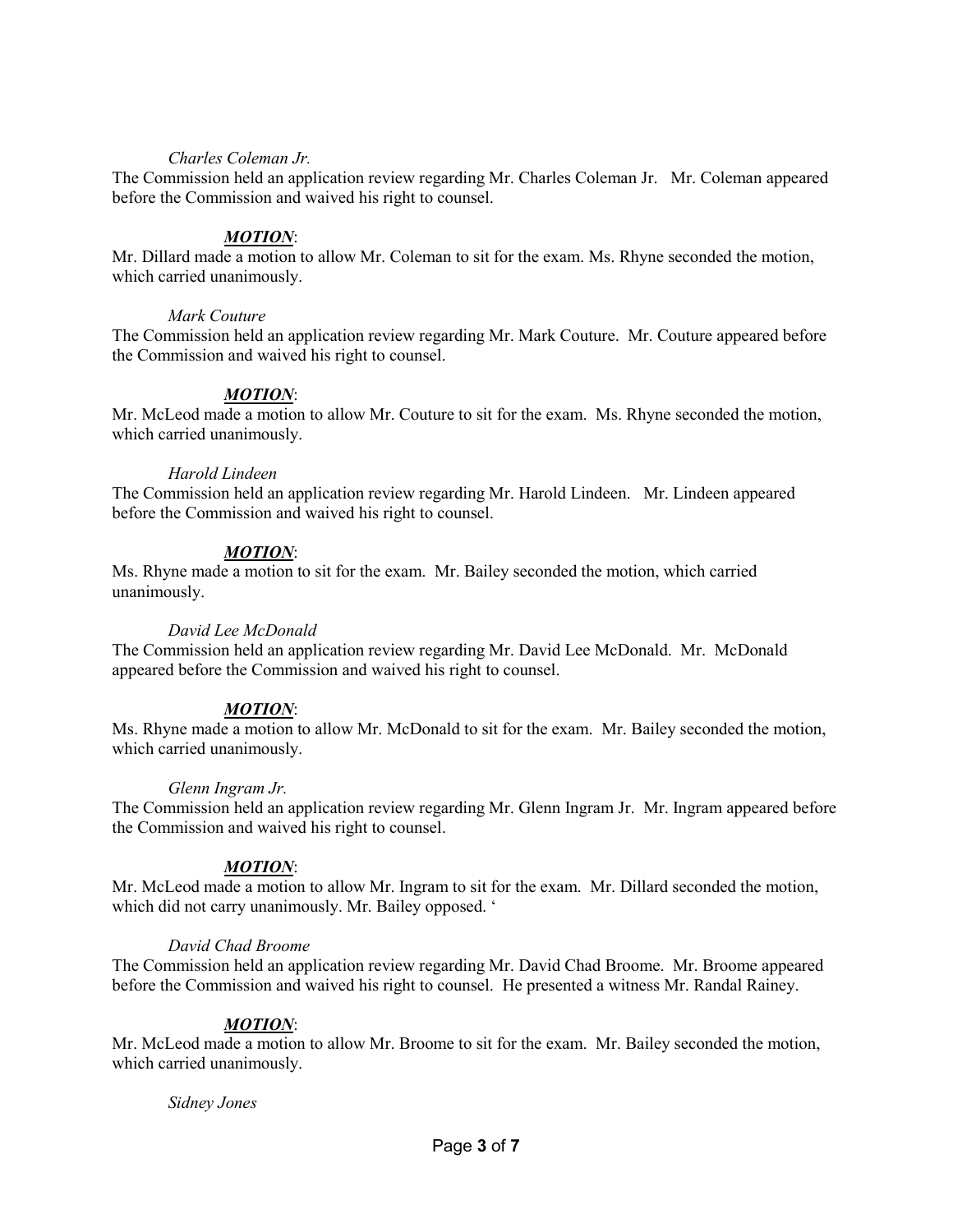The Commission held an application review regarding Mr. Sidney Jones. Mr. Jones appeared before the Commission and waived his right to counsel.

### *MOTION*:

Mr. Bailey made a motion to allow Mr. Jones to sit for the exam. Mr. Dillard seconded the motion, which carried unanimously.

### *Cedric Smith*

The Commission held an application review regarding Mr. Cedric Smith. Mr. Smith appeared before the Commission and waived his right to counsel.

### *MOTION*:

Mr. McLeod made a motion to approve Mr. Smith with the condition that he provide a \$5,000 bond and comply with the terms of his probation. Mr. Bailey seconded the motion, which did not carry unanimously. Mr. Dillard opposed.

### *Charles Brown*

The Commission held an application review regarding Mr. Charles Brown. Mr. Brown appeared before the Commission and waived his right to counsel.

# *MOTION*:

Mr. Bailey made a motion to approve Mr. Brown for his specialty registration with the condition that he carry a \$5,000 bond at all times his registration is active. Mr. Dowd seconded the motion, which carried unanimously.

### *Jeffrey Tretter*

The Commission held an application review regarding Mr. Jeffrey Tretter. Mr. Tretter appeared before the Commission and waived his right to counsel.

# *MOTION*:

Mr. Bailey made a motion to allow Mr. Tretter to sit for the exam. Ms. Rhyne seconded the motion, which did not carry unanimously. Mr. McLeod opposed.

### *Byron Bourgeois*

The Commission held an application review regarding Mr. Bryon Bourgeois. Mr. Bourgeois appeared before the Commission and waived his right to counsel.

# *MOTION*:

Mr. Dowd made a motion to enter into executive session to receive legal advice. Ms. Rhyne seconded the motion, which carried unanimously.

# *MOTION*:

Mr. Dillard made a motion to exit executive session after receiving legal advice. Mr. Bailey seconded the motion, which carried unanimously.

### *MOTION*:

Mr. Dowd made a motion to deny Mr. Bourgeois' application. Mr. Bailey seconded the motion, which carried unanimously

### *Richard Nalbantian*

The Commission held an application review regarding Mr. Richard Nalbantian. Mr. Nalbantian appeared before the Commission and waived his right to counsel.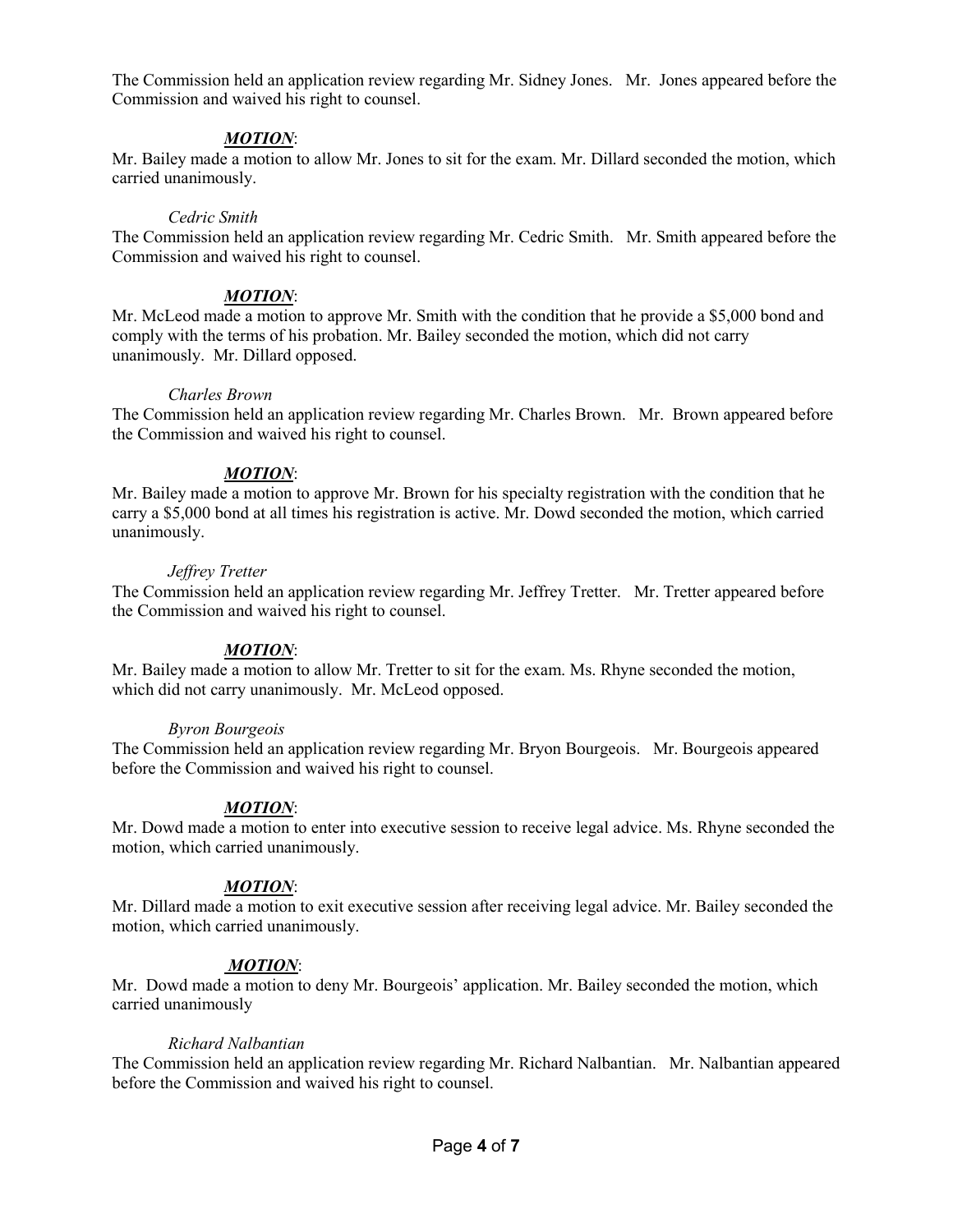#### *MOTION*:

Mr. Dillard made a motion to allow Mr. Nalbantian's to sit for the exam. Ms. Rhyne seconded the motion, which carried unanimously.

#### *Jonathan Davis*

The Commission held an application review regarding Mr. Jonathan Davis. Mr. Davis appeared before the Commission and waived his right to counsel.

### *MOTION*:

Mr. Bailey made a motion to approve Mr. Davis request for a specialty registration. Mr. Dillard seconded the motion, which did not carry unanimously. Mr. Dillard, Ms. Rhyne, Mr. McLeod and Mr. Dowd opposed. The motion failed.

### *MOTION*:

Mr. Dowd made a motion to deny Mr. Davis application at this time. Ms. Rhyne seconded the motion, which did not carry unanimously. Mr. Bailey opposed.

### *Lonnie Howard*

The Commission held an application review regarding Mr. Lonnie Howard. Mr. Howard appeared before the Commission and waived his right to counsel.

### *MOTION*:

Mr. Dowd made a motion to approve Mr. Howard's request for a specialty registration with the condition that he carry a \$5,000 bond at all times and comply with the terms of his probation. Ms. Rhyne seconded the motion, which carried unanimously.

#### *Timothy Addy*

The Commission held an application review regarding Mr. Timothy Addy. Mr. Addy appeared before the Commission and waived his right to counsel.

# *MOTION*:

Ms. Rhyne made a motion to approve Mr. Addy's registration with the condition that he carry a \$5,000 bond at all times. Mr. Dillard seconded the motion, which carried unanimously.

### *Joseph Iannotti*

The Commission held an application review regarding Mr. Raleigh Jett. Mr. Jett appeared before the Commission and waived his right to counsel.

### *MOTION*:

Mr. McLeod made a motion to allow Mr. Iannotti to have one more attempt of the exam. Mr. Dillard seconded the motion, which did not carry unanimously. Mr. Dowd, Ms. Rhyne and Mr. Bailey opposed. The motion failed.

### *MOTION*:

Mr. Bailey made a motion to deny Mr. Iannotti's request to take the exam after three fails. Mr. Dowd seconded the motion, which did not carry unanimously. Mr. McLeod and Mr. Dillard opposed.

*\*Mr. Bailey recused himself in the following matters due to his service as the hearing officer: Paul Fiaschetti*

# **Hearing Officer Recommendations:**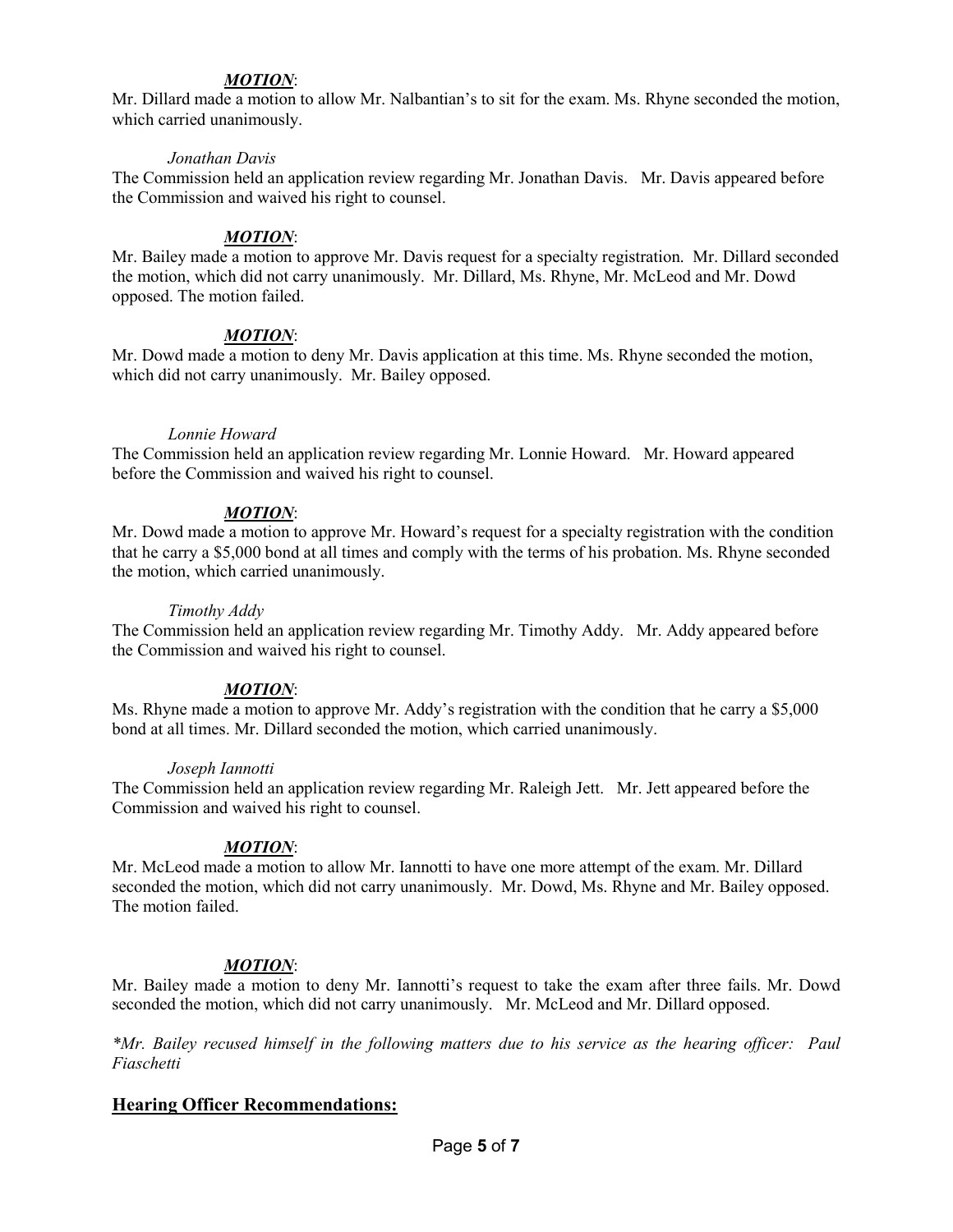### *Mr. Paul Fiaschetti, Case number 2017-463 and 2017-649*

The Board held a Final Order hearing regarding Mr. Paul Fiaschetti. Mr. Fiaschetti was not present at the meeting. Mr. Charlie Gwynne represented the State in the matter. Mr. Bailey recused himself from the hearing due to his service as the hearing officer.

### **MOTION:**

Ms. Rhyne made a motion to adopt the Hearing Officer's Recommendation. Mr. Dowd seconded the motion, which carried unanimously.

*\*Mr. Bailey returned to the meeting* 

### **Final Order Hearing Report on Accepted Hearing Officer Recommendations:**

Mr. Charlie Gwynne presented the report to the Commission.

### **MOTION:**

Ms. Rhyne made a motion to accept the Final Order Hearing Report on Accepted Hearing Officer Recommendation. Mr. Dowd seconded the motion, which carried unanimously.

### **Administrator's Remarks for Information:**

Janet Baumberger, Administrator for the Residential Builders Commission

Ms. Baumberger asked the Commission to clarify the requirements to qualify for the 106-4 exam waiver for a Home Inspectors license. The Commission confirmed that any exam given by approved course providers does not exempt the requirement to take the Home Inspector Exam.

### **OIE Report – Mr. Todd Bond:**

*Todd Bond, Chief Investigator of OIE*

Mr. Todd Bond presented the OIE report. He reported the number of investigations as of July 14, 2021.

# **As of August 11, 2021:**

# **Complaints Received –616 Active Investigations – 200 Closed Cases –682**

### **New Business:**

A. Recommendations of the IRC

### *MOTION*

Mr. Bailey made a motion to approve the IRC Resolution Guidelines. Mr. Dowd seconded the motion, which carried unanimously.

B. Resolution Guidelines

### *MOTION*

Mr. Dowd made a motion to approve the IRC Resolution Guidelines. Ms. Rhyne seconded the motion, which carried unanimously.

### **Old Business:**

None.

### **Date of Next Meeting:**

The next Residential Builders Commission meeting will be held Wednesday, September 8, 2021.